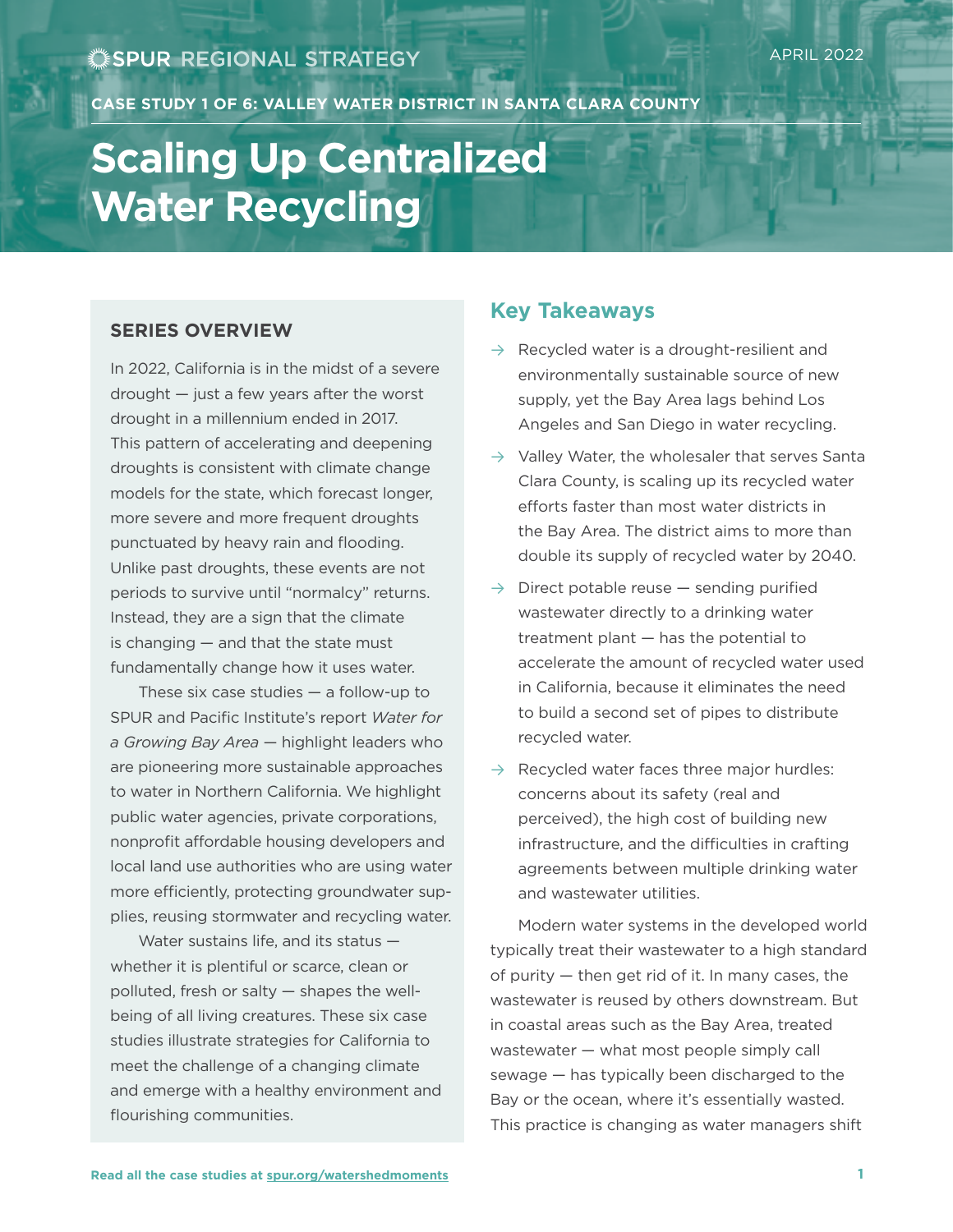to a "one water" perspective, in which urban wastewater is viewed as a valuable resource to be recovered rather than discarded.

Nonetheless, the Bay Area lags behind Southern California in water reuse. As of 2016, the San Francisco Bay hydrologic region obtained 2.7% of its supply from recycled water. The South Coast region, which includes Los Angeles and San Diego, acquired more than twice as much (5.5%) of its water from recycled water.<sup>1</sup> A review of select Bay Area urban water management plans showed that agencies plan to derive between 0% and 17% of their water supplies from recycled water by 2040 (Figure 1).

### **Making the South Bay a Leader on Centralized Water Recycling**

Santa Clara Valley Water District, also known as Valley Water, is one example of a Bay Area water agency that plans to increase water recycling. Valley Water's board of directors set a goal of providing 10% of Santa Clara County's water demands with recycled water by 2025 — an

estimated 28,000 acre-feet a year. Valley Water has also set a long-term goal of producing 57,000 acre-feet a year of recycled water by 2040, nearly doubling water recycling in 15 years.<sup>2</sup>

There are two key reasons the district is pursuing this move. First, it reduces wastewater discharges to the Bay's sensitive ecosystem. Second, it reduces dependence on imported water. Roughly 50% of the county's water is imported from outside the region. Imported water supplies are contingent on water availability and on complex agreements between institutions. Recycled water is a locally sourced and managed supply that can help bolster resilience to changes in the availability of imported supplies.

Valley Water's flagship recycling program is the Silicon Valley Advanced Water Purification Center (AWPC). The AWPC serves as a pilot program for advanced treatment technologies with a vision toward potable reuse. It produces eight million gallons of water a day that is blended with other, lower-quality recycled water from the San José-Santa Clara Regional

#### FIGURE 1

**Plans for Recycled Water Use**  Large Bay Area water agencies had modest plans for recycled water as of 2015.



Source: DWR 2015 Urban Water Management Plans, Projected Table 6-9. https://wuedata.water.ca.gov/

<sup>1</sup> DWR. "Water Supply and Balance Data Interface." *California Department of Water Resources.* Accessed September 14, 2020. [https://tableau.cnra.ca.gov/t/DWR\\_Planning/views/](https://tableau.cnra.ca.gov/t/DWR_Planning/views/Water_Balance/HRSupply-UsePieChart) [Water\\_Balance/HRSupply-UsePieChart](https://tableau.cnra.ca.gov/t/DWR_Planning/views/Water_Balance/HRSupply-UsePieChart).

<sup>2</sup> Brown and Caldwell. *Final Countywide Water Reuse Master Plan (CoRe Plan).* Valley Water, 2021. [https://www.valleywater.org/your-water/recycled-and-purified-water.](https://www.valleywater.org/your-water/recycled-and-purified-water)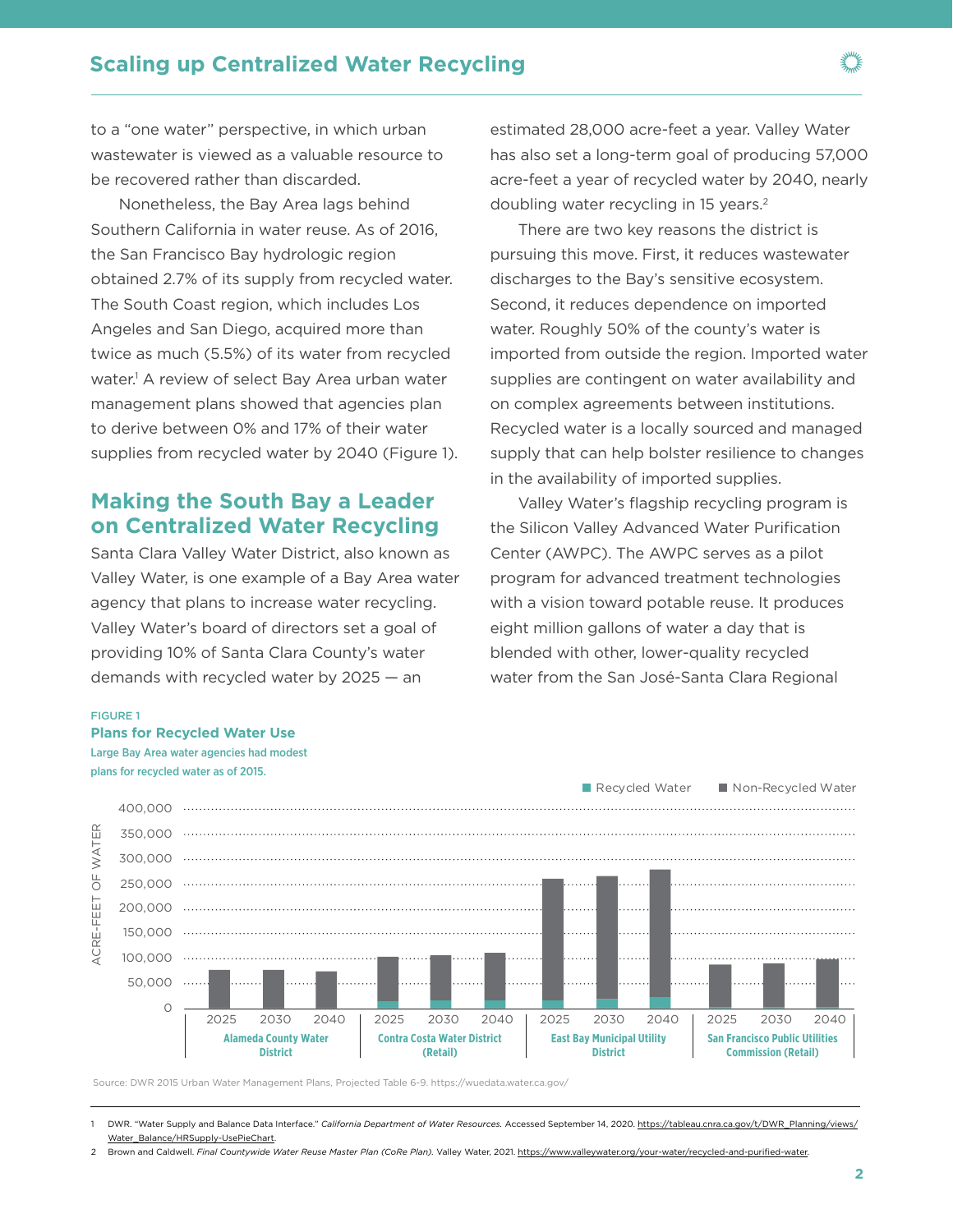# **Scaling up Centralized Water Recycling**

The Silicon Valley Advanced Water Purification Center treats 8 million gallons a day. Santa Clara Valley Water District plans to expand the plant to produce 20 million gallons a day of highly purified water suitable for drinking. Photo courtesy Valley Water



Wastewater Facility to enhance the quality of water for non-potable uses such as irrigation and cooling towers.<sup>3</sup> The current Countywide Water Reuse Master Plan proposes using water from the AWPC to replenish local groundwater basins. Supplying recycled water for non-potable uses requires a separate and often costly "purple pipe" distribution system to convey recycled water.

Valley Water plans to scale up the Advanced Water Purification Center to produce about 20 million gallons per day and is exploring plans to treat the water for potable reuse. Purified water would either be used for *indirect potable reuse*, recharging groundwater aquifers used for drinking water, or *direct potable reuse,* in which the recycled water would be directly blended with drinking water supplies. The water from the AWPC would be costly, about \$2,500 an acre-foot.4 By comparison, other projects under consideration, such as additional conservation and stormwater projects, would cost

considerably less — about \$400 an acre-foot.5

 $M_{\text{H}}$ 

Indirect potable reuse is allowed under current state regulations, while direct potable reuse is not yet permitted. The State Water Board is required to develop regulations for direct potable reuse by 2023 under Assembly Bill 574, passed in 2017. Once regulations are in place to allow direct potable reuse, water agencies face an uphill battle convincing their customers to embrace drinking recycled water. Some customer concerns are based on perceptions that recycled water is less clean than water from a river or a well — known informally as the "yuck factor." In a pre-modern era, it was entirely justifiable to reject drinking wastewater because the bacteria and other microorganisms from human waste would make you sick. Modern treatment methods, however, effectively remove microorganisms from wastewater. But there are still lingering scientific questions about how the state will measure and regulate chemicals of "emerging concern" found in wastewater, such as pharmaceuticals

<sup>3</sup> Bay Area Regional Reliability. *Drought Contingency Plan Appendix C,* 2017. https://bayareareliability.com/documents.

<sup>4</sup> Santa Clara Valley Water District. *DRAFT Countywide Water Reuse Plan,* pp. 35. San José, CA, 2020. [https://www.valleywater.org/your-water/recycled-and-purified-water.](https://www.valleywater.org/your-water/recycled-and-purified-water)

<sup>5</sup> Santa Clara Valley Water District. *Water Supply Master Plan 2040,* pp 29. San José, CA, 2019. [https://www.valleywater.org/your-water/water-supply-planning/water-supply](https://www.valleywater.org/your-water/water-supply-planning/water-supply-master-plan)[master-plan.](https://www.valleywater.org/your-water/water-supply-planning/water-supply-master-plan)

<sup>6</sup> Drewes, Jörg E, Paul Anderson, Nancy Denslow, Walter Jakubowski, Adam Olivieri, Daniel Schlenk, and Shane Snyder. "Monitoring Strategies for Constituents of Emerging Concern (CECs) in Recycled Water: Recommendations of a Science Advisory Panel." Science Advisory Panel convened by the State Water Resources Control Board, 2018. https:// www.waterboards.ca.gov/water\_issues/programs/swamp/cec\_aquatic/docs/cec\_ecosystems\_rpt.pdf.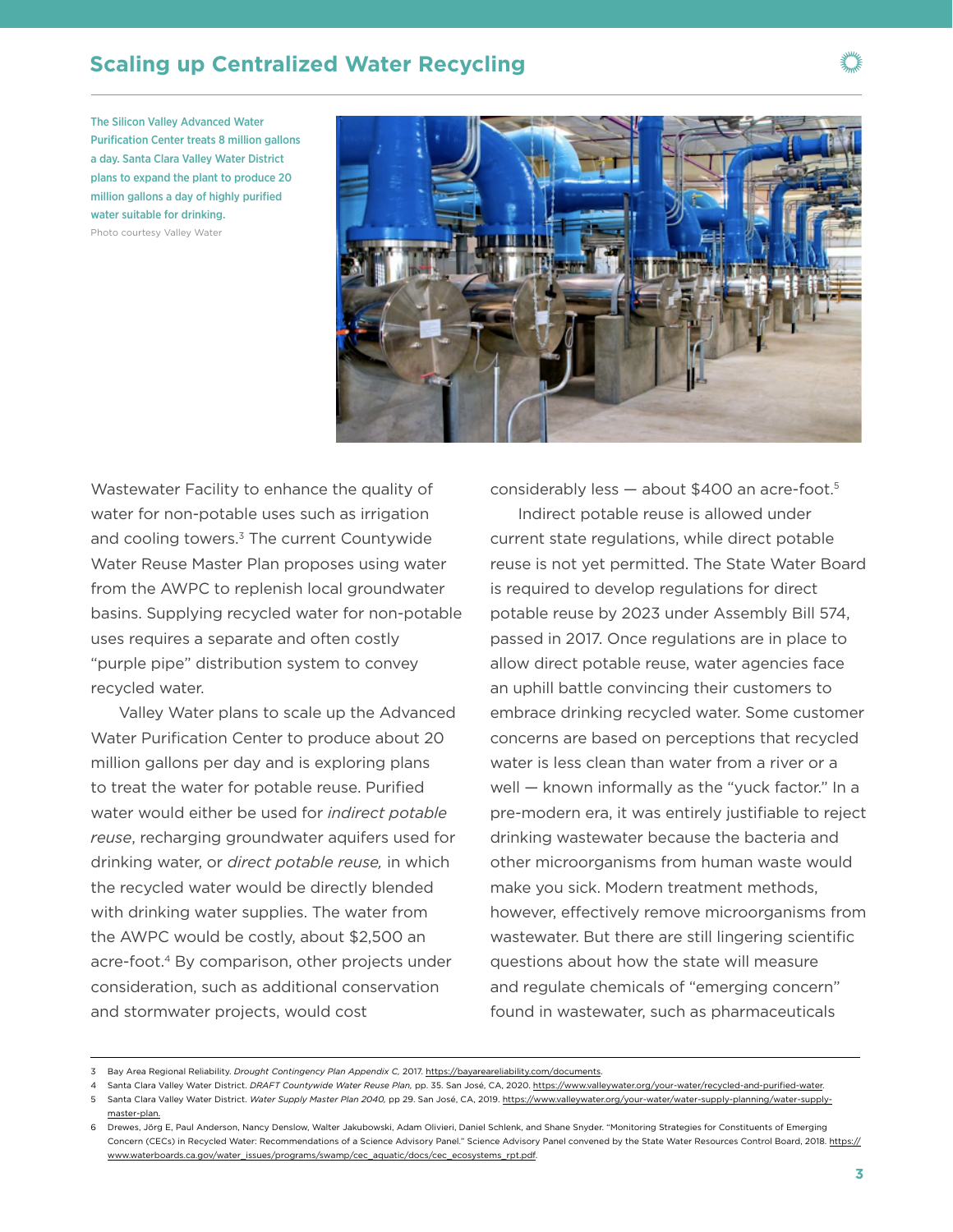and personal care products. The State Water Board has developed strategies for monitoring these chemicals, but its science advisory panel has called for further testing of the methods.<sup>6</sup> Treating recycled water to drinking water standards is also expensive and could increase household water bills, burdening low-income customers already struggling to pay their bills.

While expanding water reuse is a key way to improve the reliability of water supplies, there are considerable tradeoffs. The major barriers are cost and impacts to customer affordability, improving regional cooperation between drinking water and wastewater agencies, and the waiting period for new state regulations on direct potable reuse. Moving forward with reuse entails addressing and mitigating these problems to the extent possible.

# **Strategies to Increase Centralized Water Recycling in the Bay Area and California**

#### **Establish a regional governance structure for Bay Area water and wastewater.**

Increasing water recycling is a collective action problem. It requires cooperation between drinking water wholesalers, drinking water retailers and wastewater utilities, all of whom operate under different governing bodies and have different incentives. The fragmented nature of the water sector creates unnecessary institutional barriers to expanding water reuse.

**Who has authority:** No existing institution has the authority to expedite or require that water wholesalers, drinking water retailers and wastewater agencies cooperate to build water recycling infrastructure. Establishing one would

require forming a new regional governing body or expanding the authority of an existing regional entity, such as the San Francisco Bay Regional Water Quality Control Board.

 $M_{\text{H}}$ 

#### **Move forward with direct potable reuse when it's safe and legal.**

Direct potable reuse — sending water directly from the wastewater treatment plant to a drinking water treatment plant — isn't yet legal, and the state is still developing standards to regulate it. But once it is possible for water and wastewater utilities to move forward, direct potable reuse will be a game-changer for water recycling. Until then, expanding water recycling in urban settings requires building a second set of purple pipe for recycled water, which is often prohibitively expensive and logistically impossible.

#### **Adopt statewide mandates on increased water recycling.**

Rather than relying on financial incentives and voluntary adoption, the state legislature could give the Department of Water Resources authority to set binding targets for recycling water that otherwise would be wasted (such as by wastewater that is discharged to saltwater or evaporated). At present, Department of Water Resources sets non-binding targets for recycled water. The current targets are 1.5 million acre-feet by 2020 and 2.5 million acre-feet by 2030. The most recent survey of municipal recycled water indicated that California was not on track to meet those targets.7

**Who has authority:** The California State Legislature

<sup>7</sup> State Water Resources Control Board, *Water Quality Control Policy for Recycled Water,* 2018. [https://www.waterboards.ca.gov/board\\_decisions/adopted\\_orders/](https://www.waterboards.ca.gov/board_decisions/adopted_orders/resolutions/2018/121118_7_final_amendment_oal.pdf) [resolutions/2018/121118\\_7\\_final\\_amendment\\_oal.pdf](https://www.waterboards.ca.gov/board_decisions/adopted_orders/resolutions/2018/121118_7_final_amendment_oal.pdf).